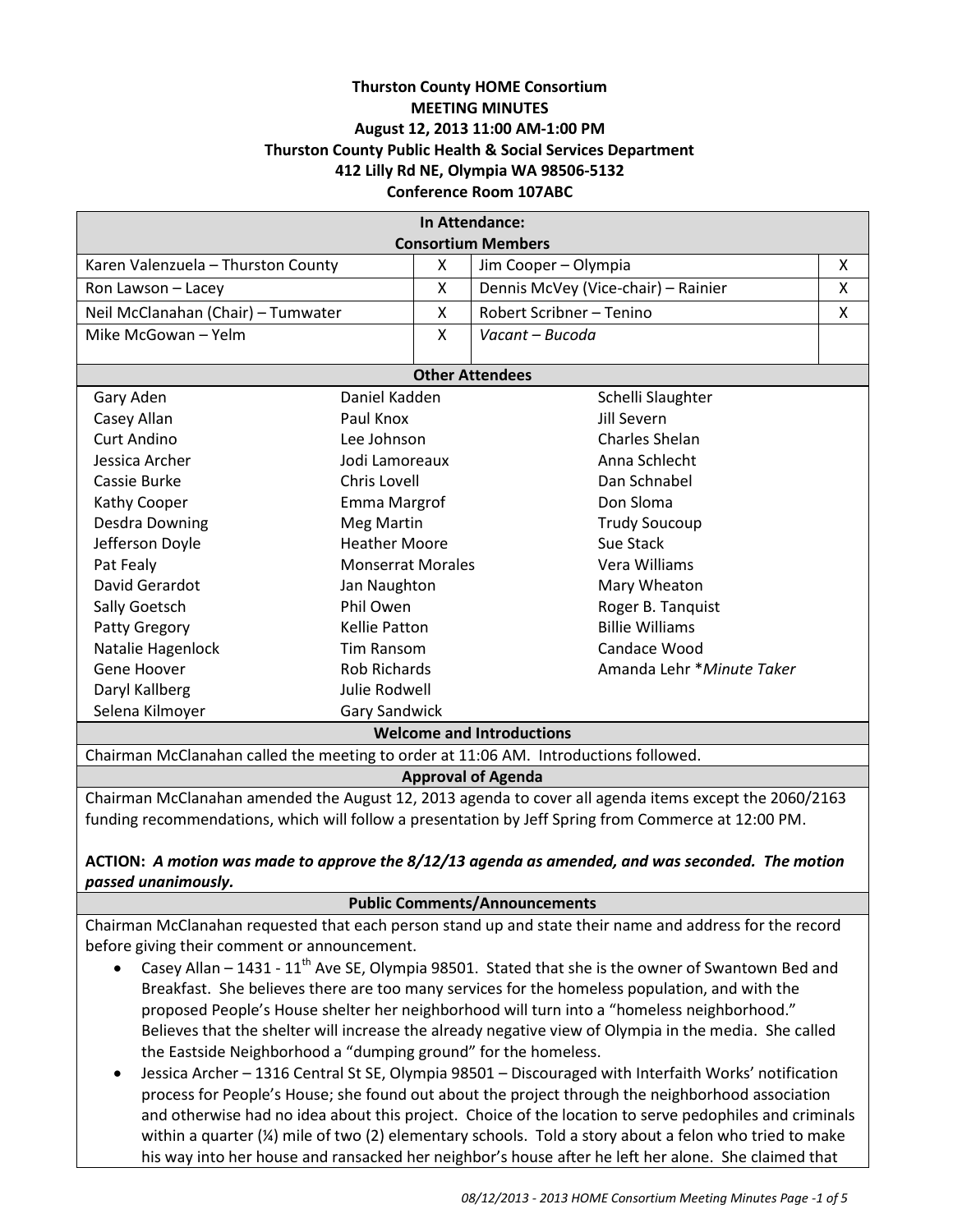other towns are dumping their homeless population in Olympia.

- Billie Williams lives in Lacey, WA Spoke with support of the congregation about the shelter. Understands the dismay of residents. Stated that there needs to be a low-barrier shelter for the homeless to have a place to take care of immediate needs; this system does work. Is unsure of people being dumped here, but knows that people are being helped and that Interfaith Works has a stellar record. Where will they go if there is no shelter? She doesn't see it as dangerous; it might be safer to have homeless people in the shelter rather than on the street.
- Jill Severn 607 Central St NE, Olympia 98506 Thanked the Consortium in advance for support of funding proposal. Enormous and courageous struggle to find balance to fund low-income and homeless projects. Appreciates difficulty of the work and thanked the Consortium board.
- Schelli Slaughter 201 Capitol Way N, Olympia 98501 Echoed Jill's sentiments Consortium has a very difficult decision ahead of them, and that there are no easy decisions. Would like to say that reducing rapid rehousing for children is a significant reduction to family services. With the currently proposed funding, Family Support Center will have to cut services to 45 family households with children, the largest cut to this agency. Rapid rehousing was identified as one of the top five (5) gaps, and is recognized by nationwide tools for reducing homelessness. Their funding is being reduced each year rather than increased. Cannot reach the 10 Year Plan to end homelessness by reducing rapid rehousing for families. Rapid rehousing helps move families to permanent supportive housing, and should be funded for all populations, not just for families with children.
- Casey Allan Addition to previous comment The problem with low-barrier shelters is that you don't know who is being served. The problem is with the type of shelter being proposed and its location. She stated there is not a lack of beds, but a lack of services. If residents don't want to follow the rules to receive services, then she doesn't know what to do.
- Seth Hut 608 Quince St, Olympia. Found out about this project on Friday. The people they are trying to house are the wrong demographic; there are other services in Olympia they can access. Stated that Olympia is becoming a dumping ground for the homeless. Enabling them (homeless) has to stop instead of adding to the problem.

Councilmember Cooper responded to comments regarding the People's House site location. The permitting process is through the City of Olympia and he encouraged everyone to let People's House and City of Olympia receive those comments. Suggested that they email the council and plan to attend the council meeting tomorrow (Tuesday) night at 7:00 PM. Public comments are allowed at every meeting, and are encouraged. He requested that future comments be directed to the City of Olympia.

### **Approval of Minutes for July, 2013**

**ACTION:** *A motion was made and was seconded to approve the 7/18/2013 Meeting Minutes as written. Motion passed unanimously.*

### **Review of Financial Report**

Gary Aden reviewed the budget for the 2013-2014 program year. Current contracts come to a close on Aug 31, 2013, completing 28 projects. Four (4) agencies are expected to request extensions. A list of the recommended new projects for 2060 and 2163 will be given later during the meeting for approval.

Neil McClanahan noted that funding recommendations will be discussed later.

# **Review Calendar HOME Consortium Timeline Calendar**

Housing staff is working on the contracting process for CHG, ESG, HOME, CDBG, and 2060/2163 (once they are approved). The HUD monitoring visit will finish this week, and we can expect a report in about a month. The CHG RFP was released on 8/2/13 and is due on 8/23/13. The September Consortium meeting will have CHG RFP selections for Consortium approval. In September, staff will be working on 2060/2163 contracts. CHG contracts will go to Commerce in September; October is the HOME Consortium retreat and the month for data reporting. Councilmember McGowan asked if the current CHG contracts are with shelters. Mr. Aden reported that the 2012-2013 CHG recipients were the Housing Authority of Thurston County, Yelm Community Services, Community Youth Services, Salvation Army, and SafePlace for shelter, homeless prevention, transitional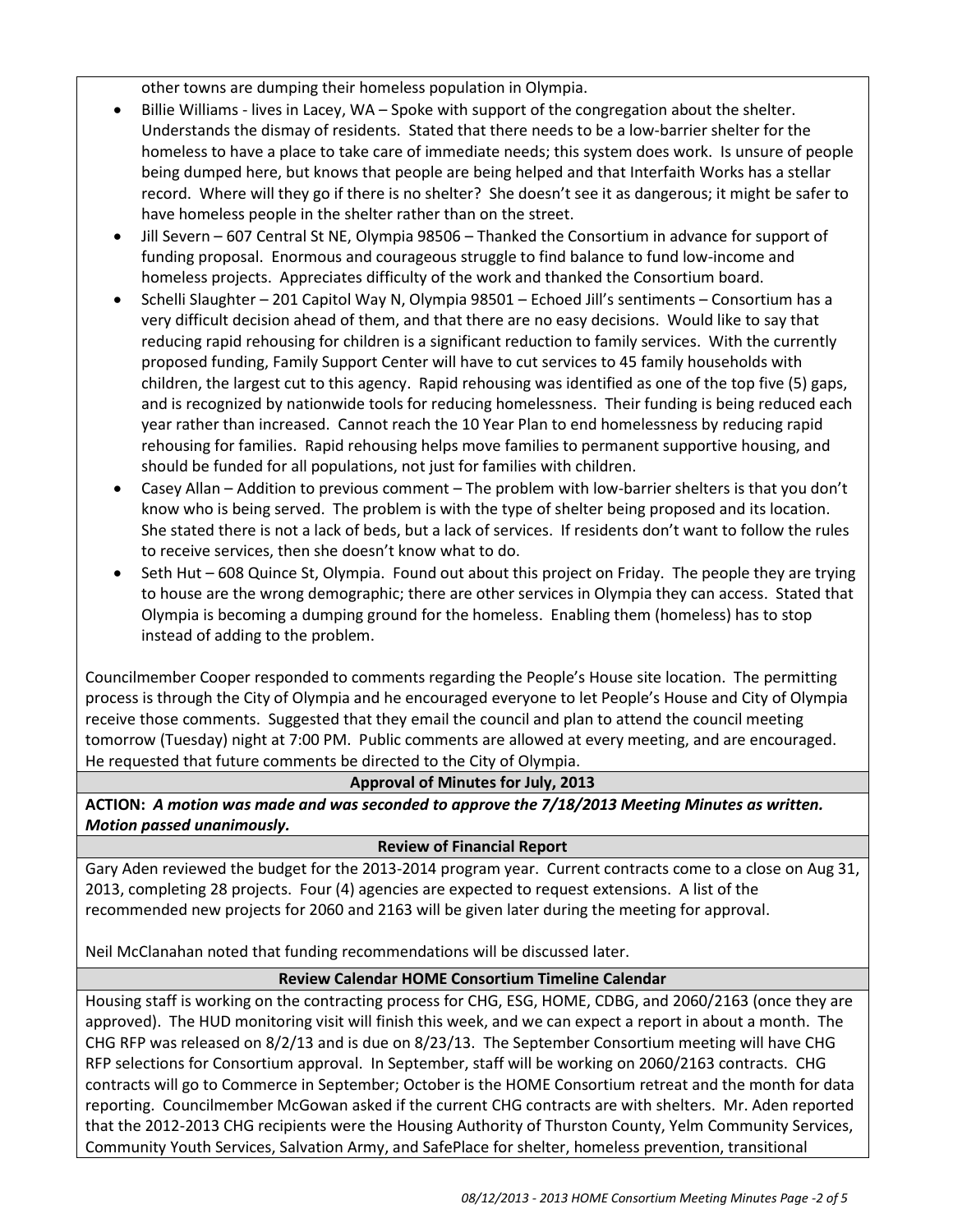housing, and permanent supportive housing services. Councilmember McGowan confirmed that these agencies rely on the CHG funding, and requested information about the review committee. Mr. Aden stated that it will be the same review committee as for 2060/2163. Councilmember McGowan stated that he would like to see the RFP applications before the HOME Consortium meeting in September. Mr. Aden confirmed the amount for CHG this year is \$611 K for two (2) year funding, beginning January 1, 2013 and ending December 31, 2014.

# **Point in Time (PIT) Homeless Count & Homeless Connect Event**

Gary Aden requested approval to negotiate a contract with the City of Olympia, which has been done in past years to conduct a county-wide homeless count (PIT), for reporting to the statewide database. Requested to begin negotiations with City of Olympia for the traditional amt of \$25,000 with an additional \$5,000 for various costs related to the Homeless Connect event in downtown Olympia. The Homeless Connect event will take place in December, with the PIT count starting in January 2014. Mr. Aden clarified that the request is for the director of PHSS to execute contracts under the requested \$25,000 amount.

# **ACTION:** *A motion was made by Commissioner Valenzuela to approve the request for \$25,000 to conduct a Point in Time Homeless Count and an additional \$5,000 for the Homeless Connect event. The motion was seconded by Councilmember Lawson. Discussion followed. The motion passed unanimously.* **HOME Annual Retreat – Subcommittee Report**

Chairman McClanahan noted that Commissioner Valenzuela spent a lot of time on the retreat agenda and thanked her for her efforts. A draft of the HOME annual retreat agenda was circulated. The event will take place on October 14, 2013 from 12:00 PM to 4:30 PM, at the county's public works campus on Tilley Road. Lunch will be provided. Discussion followed regarding the length of the meeting and whether it will be enough time. Commissioner Valenzuela agreed that it is an aggressive agenda, but that with the help of a facilitator from the Thurston Regional Planning Council, the meeting can be focused enough to get through everything.

# **Homeless Coordinator Report – Theresa Slusher (on vacation)**

Gary Aden reported that Theresa Slusher is on vacation, and that she and Kathy Cooper visited Kitsap County to take notes on their RFP system and other various items. Their entire funding pool is put into one (1) RFP round, and puts the entire application online. The full report would come better from Ms. Cooper and Ms. Slusher, and is a topic for the HOME retreat in October. Ms. Slusher began meeting with subcommittees for coordinated entry and the chronically homeless, discussing ways to address those challenges in the community. The subcommittees meet once a month, and over the next few months hope to address those issues.

# **HOME Citizen Advisory Committee Update – Schelli Slaughter (HCAC Vice-chair)**

Schelli Slaughter reported: The HOME Citizens Advisory Committee (HCAC) met on 7/18/13, where members reviewed the previous Consortium meeting. Ms. Slusher presented a survey monkey she had sent out on the Consolidated Plan and the HMIS dashboard for Thurston County. It will take some getting used to using that tool to inform future work. Ms. Slusher is also developing a new website, developed by Phil Owen, which looks like a useful tool for the entire county. HCAC members also discussed the subcommittees that Mr. Aden reported on earlier. Next HCAC meeting in September will look for nominations for representation for statewide committees for the Washington State Housing Alliance.

# **CHG RFP Update - Gary Aden**

Gary Aden reported that the CHG applications are due on August 23, 2013. The review committee will be the same as the 2060/2163 RFP round.

# **2060/2163 - Funding Recommendation for Both Funding Rounds**

Gary Aden reported that the review committee met and had forwarded the recommendations to the Consortium to be reviewed at this time. Theresa Slusher did a lot of work on identifying the top five (5) priorities, and there are five (5) projects recommended for funding to address these gaps. 28 projects were received; 25 are recommended for awards, with \$160 K to be held in reserve.

Councilmember McGowan stated that this must have been a difficult assignment, since there is not enough money to go around. He noted that about \$21,000 was targeted to rural organizations, which is about 1% of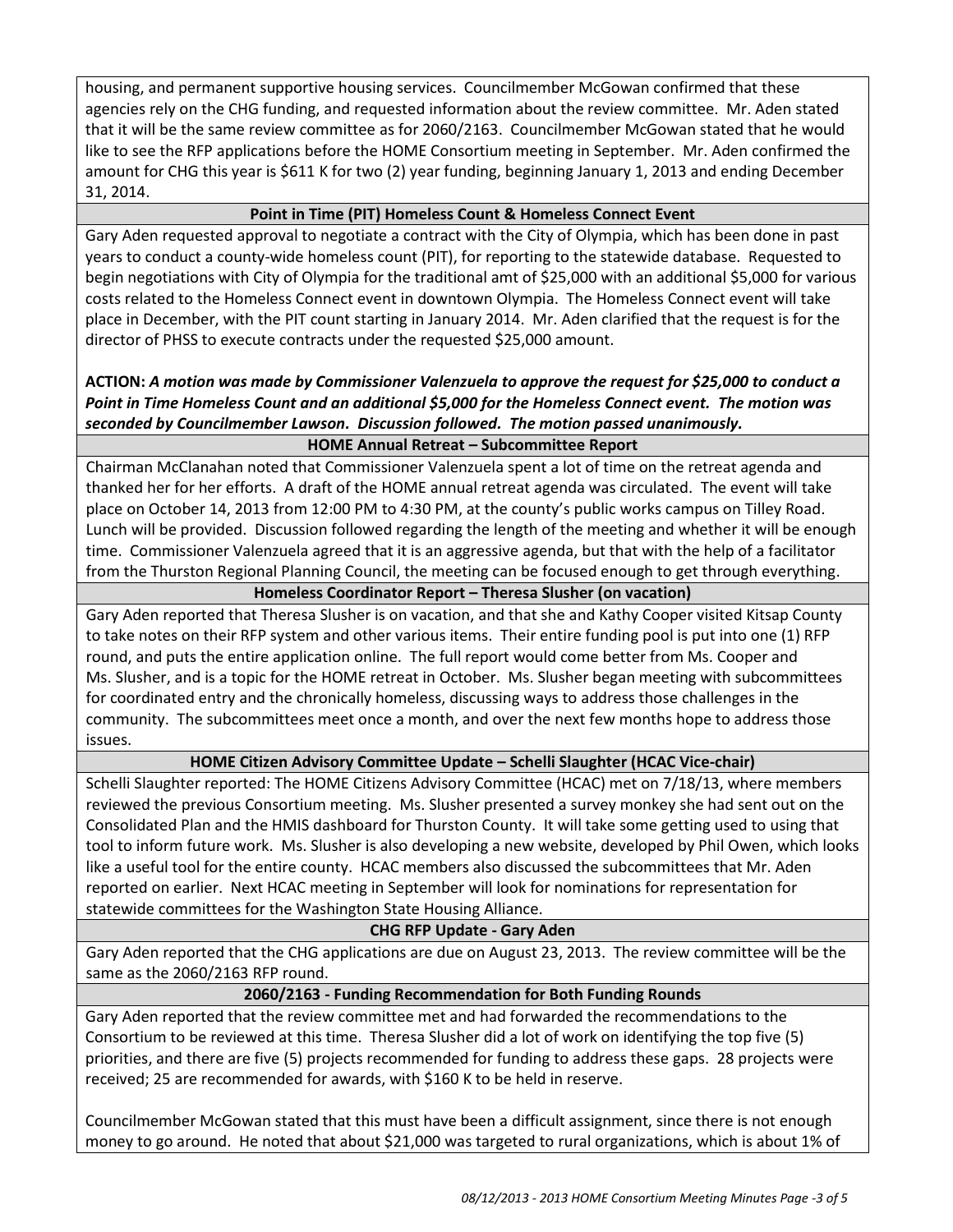the total funding. He is not opposed to low barrier or youth shelters; however \$600 K, more than 25%, is going to shelters whereas rapid rehousing and TBRA are getting much less funding. Commissioner Valenzuela agreed with a lot of what Councilmember McGowan said, and wants to hear from review committee members' thinking behind recommendations. Half of the money was thought of as onetime (bubble funds). There has never been a mix of funds like this before, or a mix of recommendations like this before weighted so heavily towards capital projects. She hopes that funding given, even at a lower level, will prove useful to the community. There is still a problem with performance measures, and there will need to be a serious conversation about this topic at the HOME retreat in October. She noted that HMIS data is a basic measure that must be done to get funding. Agencies that cannot or will not do the measurement tracking will be ranked lower for funding. People's House award is conditional on both acceptable location and on provider getting permits from the city. If the conditions are not met, their funding will be made available to other agencies and projects. More discussion followed regarding the contingent funding for the People's House, and what a backup plan might look like if they do not meet conditions of funding. Cutting families and individuals from receiving services may create a greater need for beds, which is sadly the reality of the situation. The allocation of funding in this round is trying to accomplish a lot, and information in the applications is not always correct. Councilmember Cooper suggested adding \$160 K to the total rapid rehousing funding pot, and to not execute a single rapid rehousing contract until all agencies who applied for rapid rehousing funding had a meeting and agree on a method to do allocate funding in a way that will move towards a better system countywide. This would put all funding for rapid rehousing into one pot (possibly with more in each year), with the intent to motivate these agencies to find a way to distribute the funding between them in a way that will benefit those in need countywide.

Chairman McClanahan announced that Mr. Jeff Spring arrived. The discussion and voting will have to wait until after Mr. Spring's presentation.

**Budgeting and Best Practices for Housing - Jeff Spring (Commerce)**

Jeff Spring introduced himself, Program Manager at Commerce, and Mary Schwartz, Data Measurement Manager at Commerce. Data is emerging presently that they are receiving regarding best practices for homeless support in communities. Information is coming in from all over the country suggesting that counties who are funding rapid rehousing are making enormous strides towards ending homelessness. There is a body of evidence, which conclusively points to rapid rehousing. Will make electronic links available to anyone who wants one. The upcoming contracting cycle for CHG effective January 1, 2014 has built into it two (2) hard performance measures including length of stay and returns to homelessness. Increases in rapid rehousing have shown improvements in those two (2) measures. Jan 2016 will have even more hard measures.

Commissioner Valenzuela asked if the studies show the difference between demographic types, i.e., single men, families, female, etc. Mary Schwartz stated that Washington state separates families from singles in all measures. Comm. Valenzuela asked which shows better results. Ms. Schwartz answered that there is not a clear designation between families and singles. Rapid rehousing being a part of client's assistance was a key indicator to success in general. Without this component, they were not as successful.

Jeff Spring stated that rapid rehousing is successful because knowing at the start who is and who is not a good candidate for services, which can be a common tool for service providers. Councilmember McGowan stated that reduction in funding may cost 45 families services in rapid rehousing programs, and 17 families in another program. Mr. Spring agreed that this will distress the system as a whole. Ms. Schwartz commented that recidivism rates by homeless types have not been done, and an assessment is needed to know for sure what the best method is for particular clients, specific to that community. HMIS does not track mental health clients.

Heather Moore stated that sufficient mental health challenges and disorders need intermediary support and case management to become successful in keeping housing. TBRA and People's House create initial support for individuals to build up a sense of reserve. Having mental health professionals working with those people to help them deal with and manage their challenges. Chairman McClanahan thanked Jeff Spring and Mary Schwartz for their presentation.